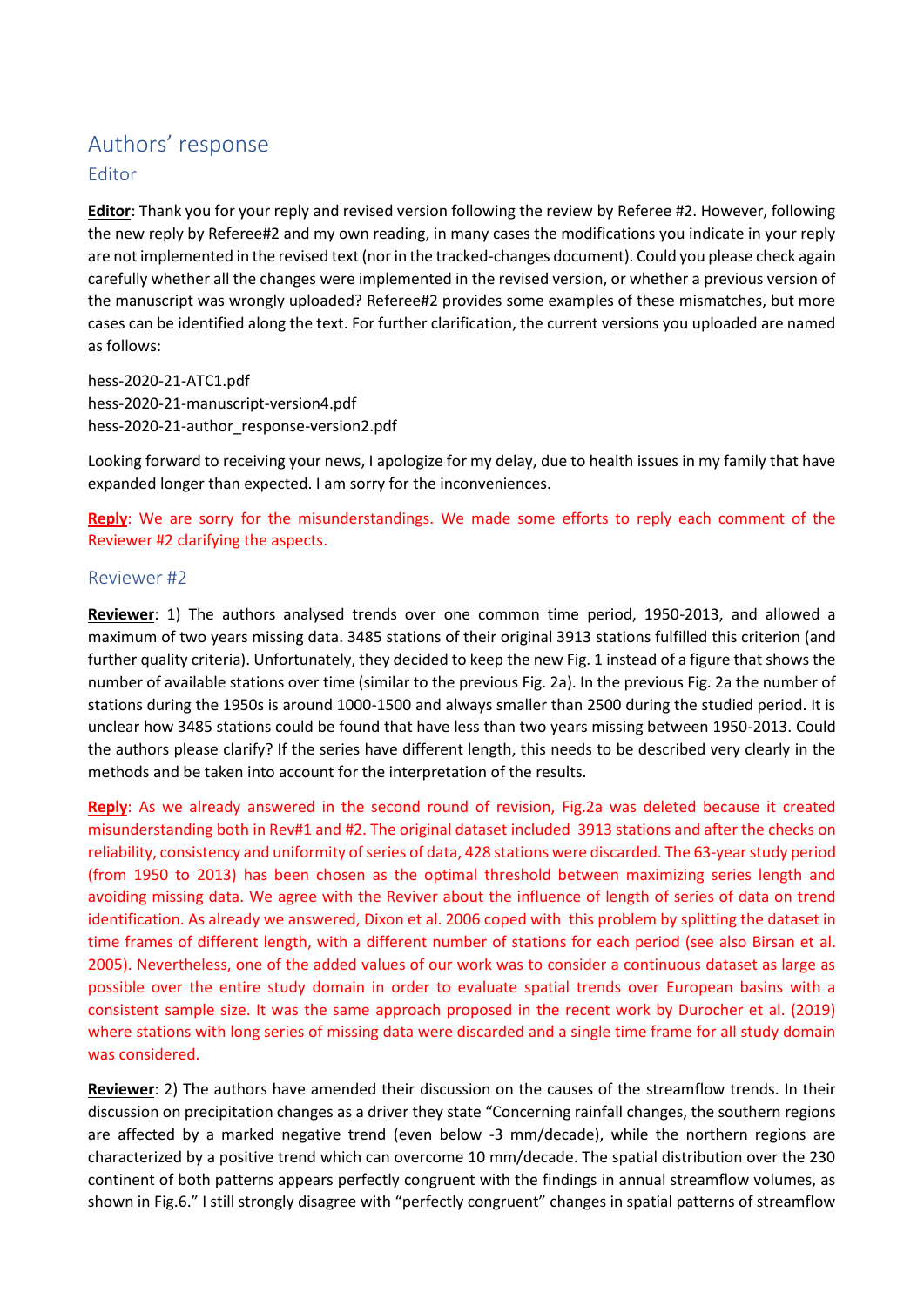and precipitation changes. For example over Germany, precipitation has largely slightly decreased while discharge has increased. What could be the possible reasons for this pattern? This needs to be discussed in the manuscript.

**Reply**: Here, we referred to "Mediterranean" and "Atlantic-Boreal" areas for "Southern" and" Northern" regions, respectively. It seems clear that there are transition or intermediate areas in which these trends are not marked as the Central part of Germany. Thus, we clarified modifying the sentence as follows:

"*Concerning precipitation changes, the Mediterranean regions are affected by a marked negative trend (even below -3 mm/decade), while Boreal and Atlantic regions are characterized by a positive trend which can overcome 10 mm/decade*."

**Reviewer**: 3) While the authors already agreed with many of the referee comments in their previous version of their responses to the referee's comments, these changes could not be found in their revision 1 text. In the second revision, more of the changes that are described in the author responses are actually implemented in the text. However, this does not apply to all changes and it is annoying to see that the authors state in two rounds of revisions in their replies that changes were undertaken that in the end cannot be found in the text. Is it the reviewer's responsibility to check one by one that authors are not only pretending to undertake changes? I ask the authors to go very carefully through their replies and check whether really all of them are also in the text. Here are examples that I could not find in the text:

## **Reply**: We are sorry for the misunderstandings. We carefully check the last version.

Reviewer: The calculation of the Sen's slope from annual streamflow anomalies is described as innovative, but if I do not overlook something this should not affect trends (and has probably been done in many studies).

Reply: By using anomalies to detect trends, the absolute random error is minimized (Pandžić and Trninić, 1992), but the reviewer is right in that it does not affect the trend (i.e., regression slope against time). Also, it is routinely carried out in both hydrologic and climatologic research. The methods section has been amended accordingly.

New Reply: The term "innovative" was removed. We modified as follows:

"Theil-Sen's line, known as Theil-Sen's slope or Sen's slope, was calculated on the annual anomalies in streamflow volumes, an alternative modality with respect to the common application on direct streamflow data (Birsan et al. 2005). "

=> Not implemented in the text.

## **Reply**: We inserted the sentence in red inside the manuscript with corrections.

Reviewer: P6, L151: The unit of annual streamflow per area is length/time (e.g. m3/(km2 year), or mm y-1). Therefore the change in runoff over a certain period is length/time2 (e.g. m3/(km2 year2)).

Reply: Accepted – the values and units will be updated to reflect yearly change expressed in m3/(km2 year2).

New Reply: Done.

=> Not implemented in the text.

**Reply**: Probably, there was a misunderstood. In our work we refer to 'annual streamflow volume' as declared immediately in the abstract. The trend of this variable over the years is expressed in volume/time. Therefore, the annual streamflow volume per area is expressed in volume/(time x surface).

Reviewer: P7, L170; legend and caption of Fig. 5: replace rainfall by precipitation (assuming that snow is included).